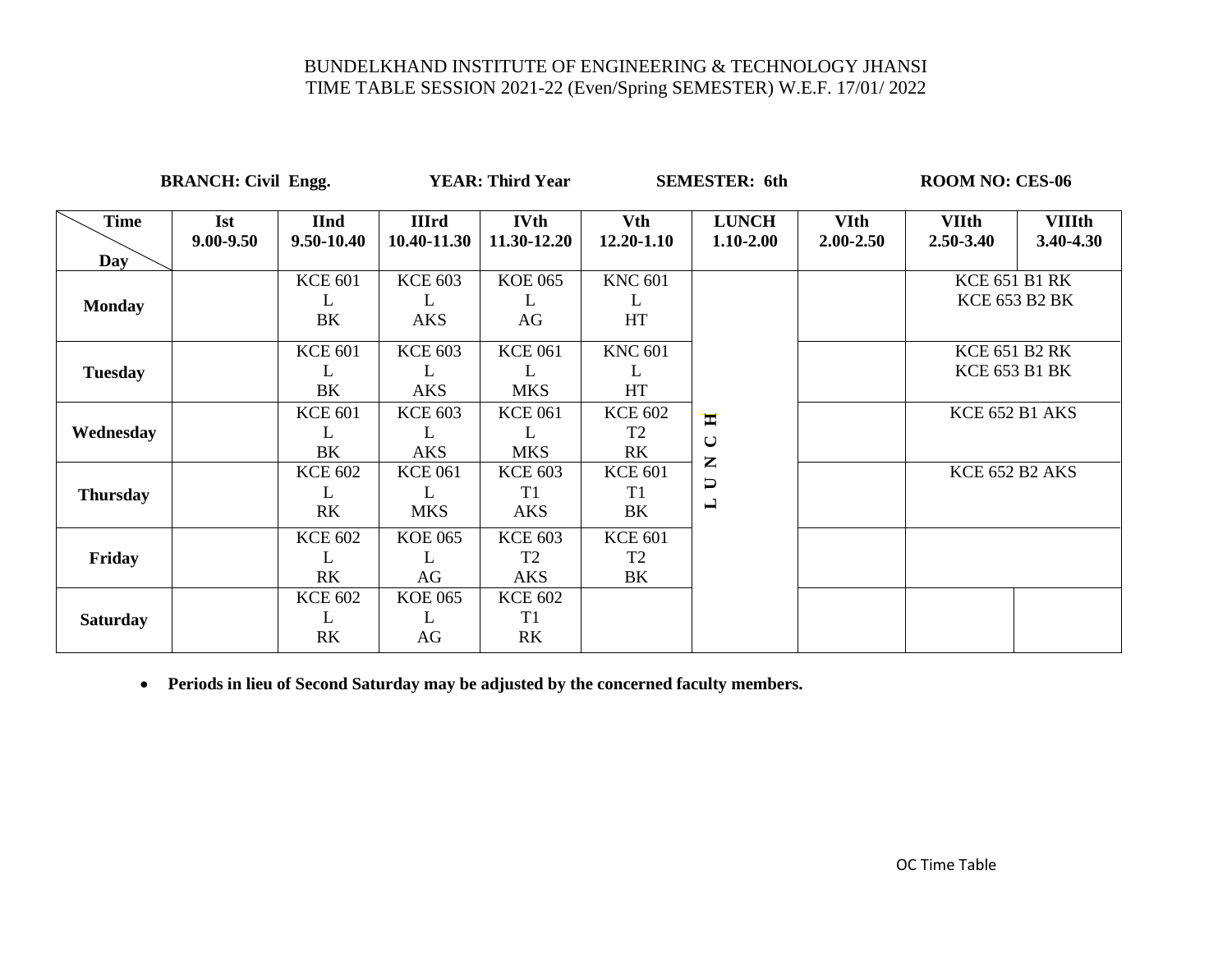**BRANCH: Civil Engg. YEAR: Final Year SEMESTER: 8th ROOM NO: CES-10** 

|                    |                         | ັ                         |                             |                            |                              |                                                  |                              |                               |                            |
|--------------------|-------------------------|---------------------------|-----------------------------|----------------------------|------------------------------|--------------------------------------------------|------------------------------|-------------------------------|----------------------------|
| <b>Time</b><br>Day | <b>Ist</b><br>9.00-9.50 | <b>IInd</b><br>9.50-10.40 | <b>IIIrd</b><br>10.40-11.30 | <b>IVth</b><br>11.30-12.20 | <b>Vth</b><br>$12.20 - 1.10$ | <b>LUNCH</b><br>1.10-2.00                        | <b>VIth</b><br>$2.00 - 2.50$ | <b>VIIth</b><br>$2.50 - 3.40$ | <b>VIIIth</b><br>3.40-4.30 |
| <b>Monday</b>      |                         | KOE* I<br>L               | KOE* II<br>L                | <b>KHU 802</b><br>L<br>KV  |                              |                                                  |                              |                               |                            |
| <b>Tuesday</b>     |                         | $KOE*I$<br>L              | $\rm KOE^*$ II<br>L         | <b>KHU 802</b><br>L<br>KV  |                              |                                                  |                              |                               |                            |
| Wednesday          |                         | KOE* I<br>L               | $KOE*$ II<br>L              | <b>KHU 802</b><br>L<br>KV  |                              | Ħ<br>$\mathbf{\mathsf{C}}$<br>$\mathbf{Z}% _{0}$ |                              |                               |                            |
| <b>Thursday</b>    |                         |                           |                             |                            |                              | $\Box$<br>$\blacksquare$                         |                              |                               |                            |
| Friday             |                         |                           |                             |                            |                              |                                                  |                              |                               |                            |
| <b>Saturday</b>    |                         |                           |                             |                            |                              |                                                  |                              | <b>KCE 851</b><br>All Fcaulty |                            |

**\*Concern with Head**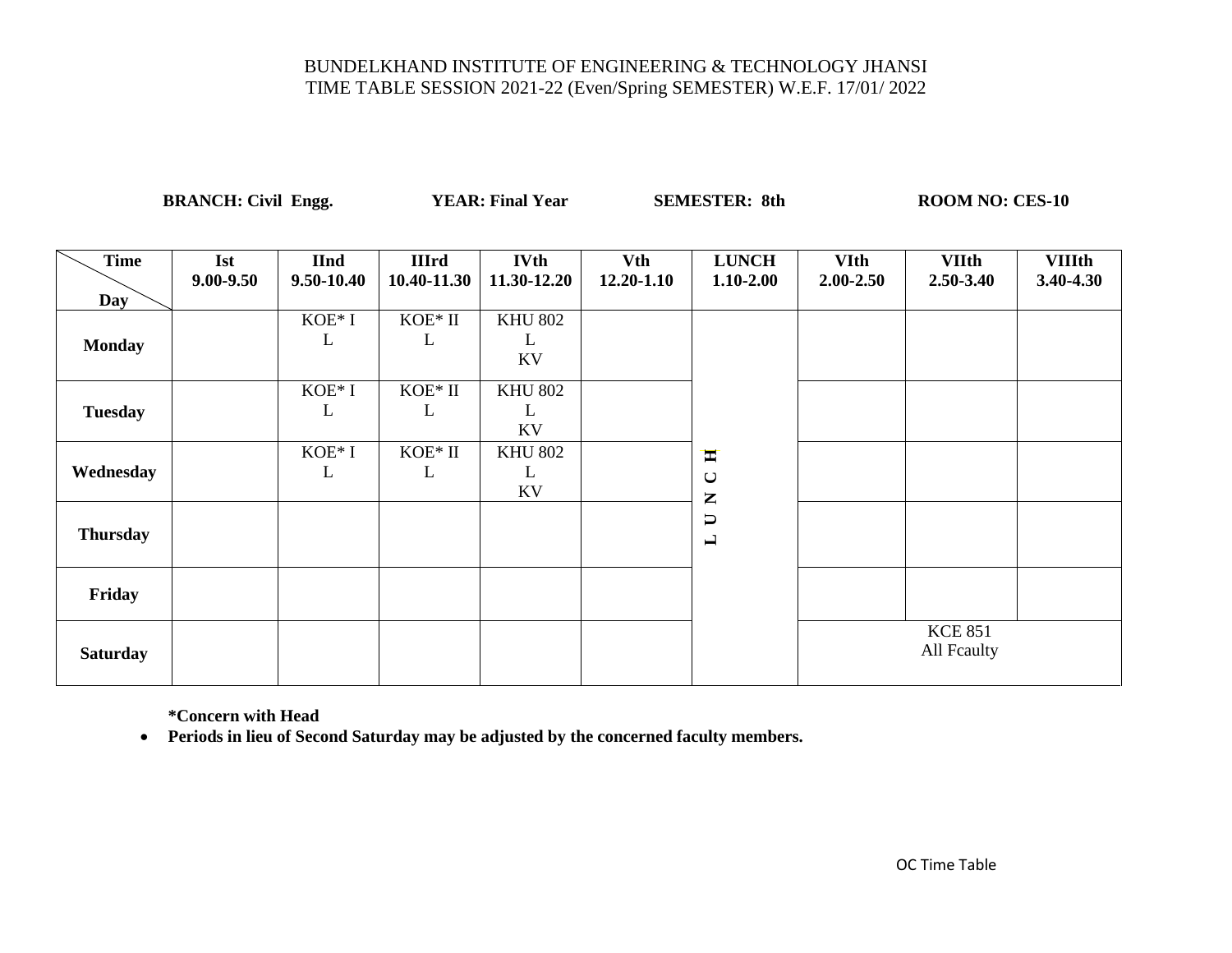| <b>BRANCH:</b> Chemical Engg. |                |                | YEAR: $3rd$ year |                | SEMESTER: 6 <sup>th</sup> |                          |                | ROOM NO: ABG-19   |          |
|-------------------------------|----------------|----------------|------------------|----------------|---------------------------|--------------------------|----------------|-------------------|----------|
| Time                          | <b>Ist</b>     | <b>IInd</b>    | <b>IIIrd</b>     | IVth           | Vth                       | <b>LUNCH</b>             | VIth           | <b>VIIth</b>      | VIIIth   |
|                               | 9.00-9.50      | 9.50-10.40     | $10.40-$         | $11.30-$       | $12.20 - 1.10$            | 1.10-2.00                | 2.00-2.50      | 2.50-3.40         | $3.40 -$ |
| Day                           |                |                | 11.30            | 12.20          |                           |                          |                |                   | 4.30     |
|                               | <b>KOE 065</b> | <b>KCH 601</b> | <b>KCH 061</b>   |                |                           |                          |                | <b>KCH 651 SY</b> |          |
| Monday                        | L              | L              | L                |                |                           |                          |                |                   |          |
|                               | <b>LKP</b>     | <b>ADH</b>     | R <sub>K</sub>   |                |                           |                          |                |                   |          |
|                               | <b>KOE 065</b> | <b>KCH 601</b> | <b>KCH 061</b>   |                |                           |                          |                | KCH 652 TPS       |          |
| Tuesday                       | L              | L              | L                |                |                           |                          |                |                   |          |
|                               | <b>LKP</b>     | <b>ADH</b>     | R <sub>K</sub>   |                |                           |                          |                |                   |          |
|                               | <b>KOE 065</b> | <b>KCH 601</b> | <b>KCH 061</b>   | <b>KCH 603</b> |                           | H                        |                |                   |          |
| Wednesday                     | L              | L              | L                | T              |                           | $\cup$                   |                |                   |          |
|                               | <b>LKP</b>     | <b>TPS</b>     | R <sub>K</sub>   | SY             |                           | $\mathsf{\Sigma}$        |                |                   |          |
|                               | <b>KCH 602</b> | <b>KCH 603</b> | <b>KCH 601</b>   |                |                           | $\cup$                   |                | <b>KCH 653</b>    |          |
| Thursday                      | L              | L              | T                |                |                           | $\overline{\phantom{0}}$ |                | All faculty       |          |
|                               | <b>AKC</b>     | SY             | <b>TPS</b>       |                |                           |                          |                |                   |          |
|                               | <b>KCH 602</b> | <b>KCH 603</b> | <b>KCH 602</b>   |                |                           |                          | <b>KNC 601</b> |                   |          |
| Friday                        | L              | L              | T                |                |                           |                          | L              |                   |          |
|                               | <b>AKC</b>     | SY             | <b>AKC</b>       |                |                           |                          | <b>HT</b>      |                   |          |
|                               | <b>KCH 602</b> | <b>KCH 603</b> |                  |                |                           |                          | <b>KNC 601</b> |                   |          |
| Saturday                      | L              | L              |                  |                |                           |                          | L              |                   |          |
|                               | <b>AKC</b>     | SY             |                  |                |                           |                          | HT             |                   |          |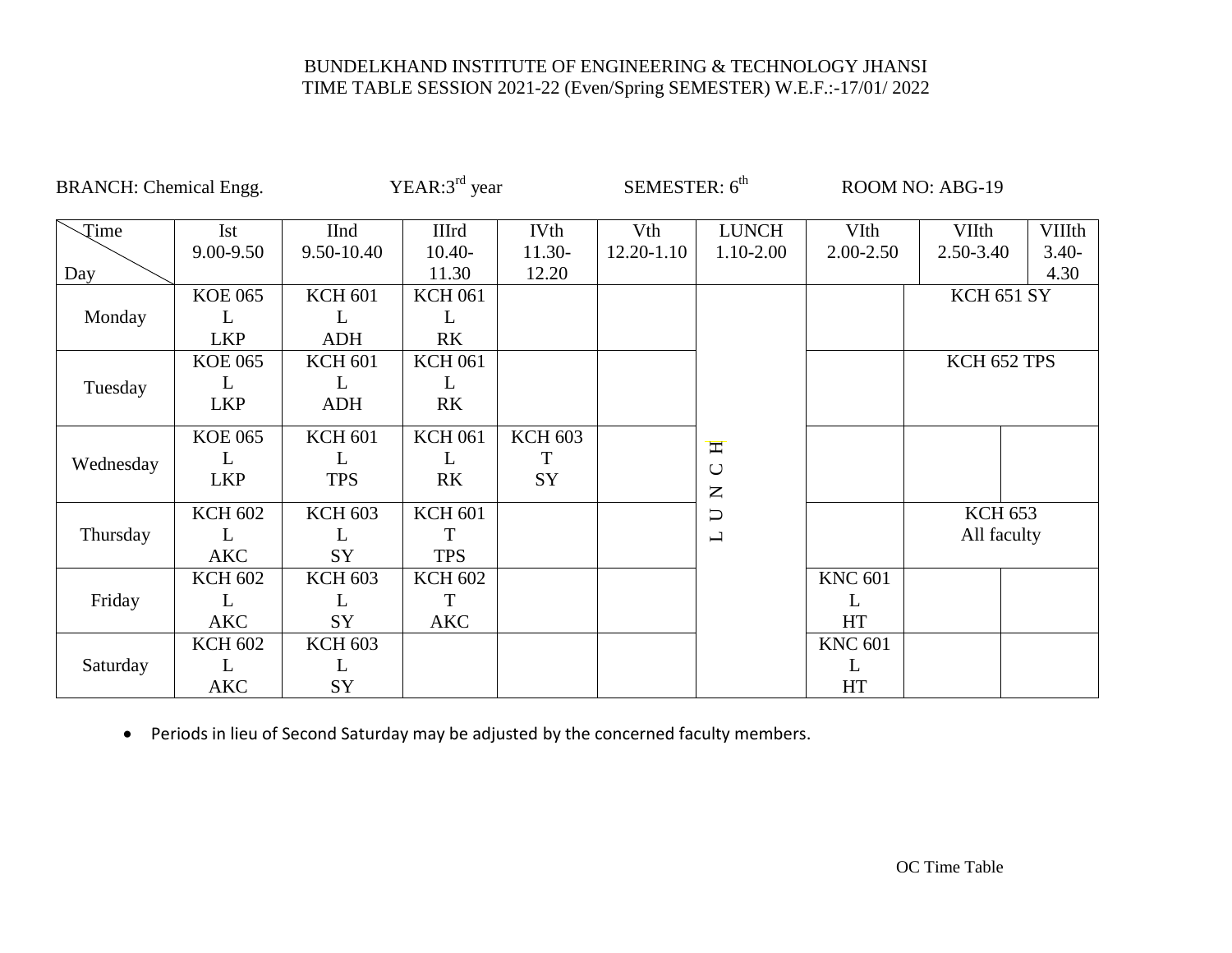|               | <b>BRANCH:</b> Chemical Engg.     |                                       | YEAR: Final year     |                            |                   | SEMESTER: 8 <sup>th</sup>                                                                               |                   | <b>ROOM NO: ABG-28</b>    |                                   |
|---------------|-----------------------------------|---------------------------------------|----------------------|----------------------------|-------------------|---------------------------------------------------------------------------------------------------------|-------------------|---------------------------|-----------------------------------|
| Time<br>Day   | Ist<br>9.00-9.50                  | IInd<br>9.50-10.40                    | IIIrd<br>10.40-11.30 | <b>IVth</b><br>11.30-12.20 | Vth<br>12.20-1.10 | <b>LUNCH</b><br>1.10-2.00                                                                               | Vith<br>2.00-2.50 | VIIth<br>2.50-3.40        | <b>VIIIth</b><br>$3.40 -$<br>4.30 |
| Monday        |                                   |                                       |                      |                            |                   |                                                                                                         |                   | <b>KHU 802</b><br>L<br>HT |                                   |
| Tuesday       |                                   |                                       |                      |                            |                   |                                                                                                         |                   | <b>KHU 802</b><br>L<br>HT |                                   |
| Wednesda<br>y |                                   |                                       |                      |                            |                   | H<br>$\bigcup$<br>$\mathsf{Z}% _{T}=\mathsf{Z}_{T}\!\left( a,b\right) ,\ \mathsf{Z}_{T}=\mathsf{Z}_{T}$ |                   | <b>KHU 802</b><br>L<br>HT |                                   |
| Thursday      | <b>EOE 096</b><br>L<br><b>LKP</b> | <b>EOE 085</b><br>L<br>RK             |                      |                            |                   | $\Box$<br>$\mathbf{\underline{\mathsf{L}}}$                                                             |                   |                           |                                   |
| Friday        | <b>EOE 096</b><br>L<br><b>LKP</b> | <b>EOE 085</b><br>L<br>R <sub>K</sub> |                      |                            |                   |                                                                                                         |                   |                           |                                   |
| Saturday      | <b>EOE 096</b><br>L<br><b>LKP</b> | <b>EOE 085</b><br>L<br>R <sub>K</sub> |                      |                            |                   |                                                                                                         |                   | KCH 851 All Faculty       |                                   |

\*Concern Head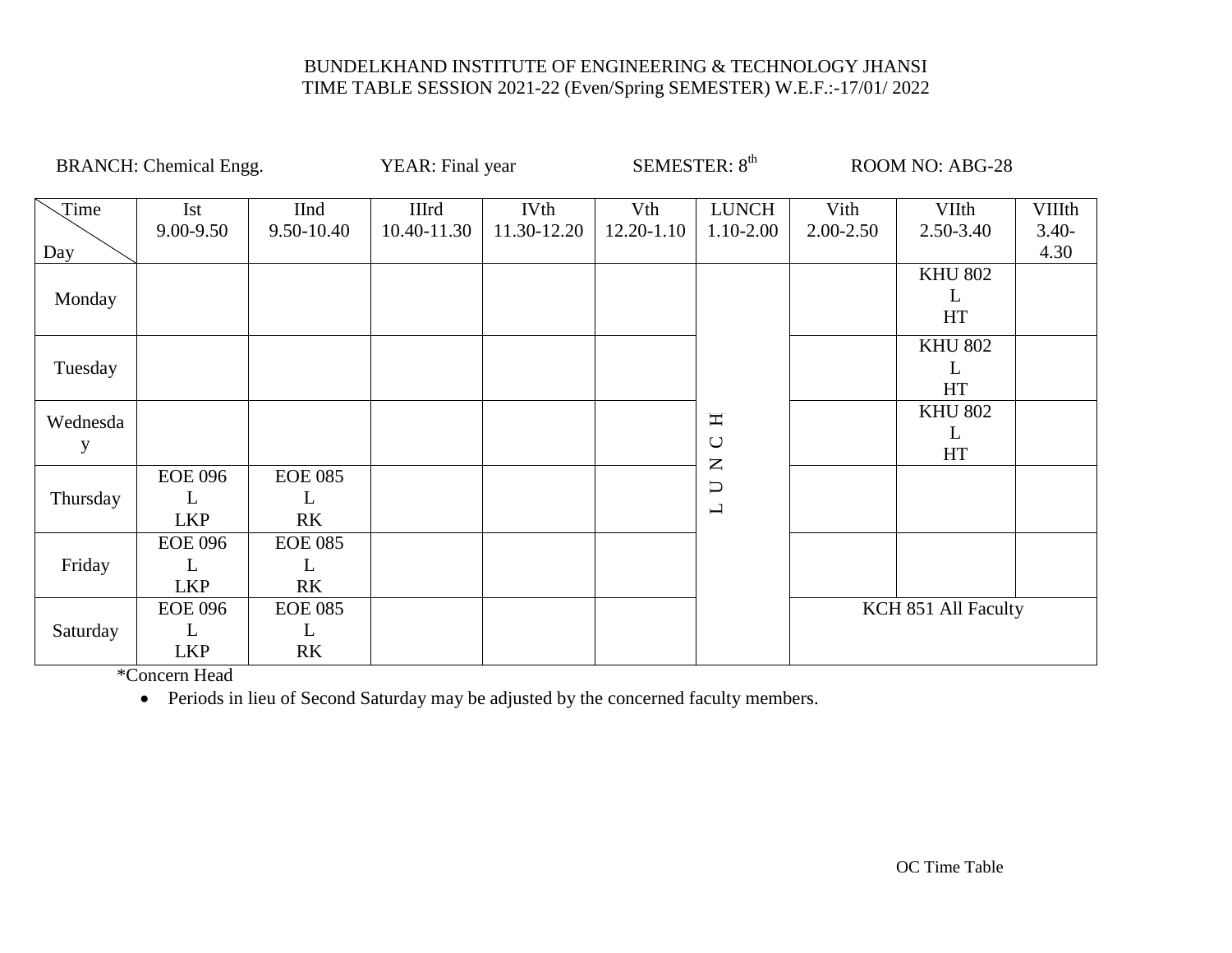BRANCH: COMPUTER SCIENCE. & ENGG YAER: IIIrd year SEMESTER: 6th ROOM NO: LCG 04

| Time      | <b>Ist</b>     | <b>IInd</b>    | <b>IIIrd</b>   | <b>IVth</b>    | Vth            | <b>LUNCH</b>                                                                                  | VIth      | VIIth                | <b>VIIIth</b>        |
|-----------|----------------|----------------|----------------|----------------|----------------|-----------------------------------------------------------------------------------------------|-----------|----------------------|----------------------|
|           | 9.00-9.50      | 9.50-10.40     | $10.40-$       | $11.30-$       | 12.20-1.10     | 1.10-2.00                                                                                     | 2.00-2.50 | 2.50-3.40            | 3.40-4.30            |
| Day       |                |                | 11.30          | 12.20          |                |                                                                                               |           |                      |                      |
|           | <b>KCS 601</b> | <b>KCS 062</b> | <b>KNC 602</b> |                |                |                                                                                               |           | <b>KCS 651 B1 NG</b> |                      |
| Monday    | L              | L              | L              |                |                |                                                                                               |           |                      | <b>KCS 653 B2 SK</b> |
|           | <b>NG</b>      | <b>SKG</b>     | <b>HT</b>      |                |                |                                                                                               |           |                      |                      |
|           | <b>KCS 601</b> | <b>KCS 062</b> | <b>KNC 602</b> |                |                |                                                                                               |           | <b>KCS 651 B2 NG</b> |                      |
| Tuesday   | L              | L              | L              |                |                |                                                                                               |           |                      | <b>KCS 653 B1 SK</b> |
|           | NG             | <b>SKG</b>     | <b>HT</b>      |                |                | $\mathbf{\Pi}$                                                                                |           |                      |                      |
|           | <b>KCS 601</b> | <b>KCS 062</b> | <b>KCS 603</b> | <b>KCS 601</b> |                |                                                                                               |           |                      | <b>KCS 652 B1 UM</b> |
| Wednesday | L              | L              | T <sub>1</sub> | T1             |                | $\bigcup$                                                                                     |           |                      |                      |
|           | NG             | <b>SKG</b>     | SK             | <b>NG</b>      |                |                                                                                               |           |                      |                      |
|           | <b>KCS 603</b> | <b>KCS 602</b> | <b>KOE 068</b> |                |                | $\mathsf{Z}% _{0}\!\left( \mathcal{M}\right) \equiv\mathsf{Z}_{0}\!\left( \mathcal{M}\right)$ |           | <b>KCS 653 B2 UM</b> |                      |
| Thursday  | L              | L              | L              |                |                |                                                                                               |           |                      |                      |
|           | <b>SK</b>      | <b>YPS</b>     | <b>KV</b>      |                |                | $\Box$                                                                                        |           |                      |                      |
|           | <b>KCS 603</b> | <b>KCS 602</b> | <b>KOE 068</b> | <b>KCS 602</b> | <b>KCS 601</b> | $\overline{\phantom{0}}$                                                                      |           |                      |                      |
| Friday    | L              | L              | L              | T1             | T <sub>2</sub> |                                                                                               |           |                      |                      |
|           | <b>SK</b>      | <b>YPS</b>     | <b>KV</b>      | <b>YPS</b>     | NG             |                                                                                               |           |                      |                      |
|           | <b>KCS 603</b> | <b>KCS 602</b> | <b>KOE 068</b> | <b>KCS 602</b> | <b>KCS 603</b> |                                                                                               |           |                      |                      |
| Saturday  | L              | L              | L              | T <sub>2</sub> | T <sub>2</sub> |                                                                                               |           |                      |                      |
|           | <b>SK</b>      | <b>YPS</b>     | <b>KV</b>      | <b>YPS</b>     | <b>SK</b>      |                                                                                               |           |                      |                      |

\*Concern Head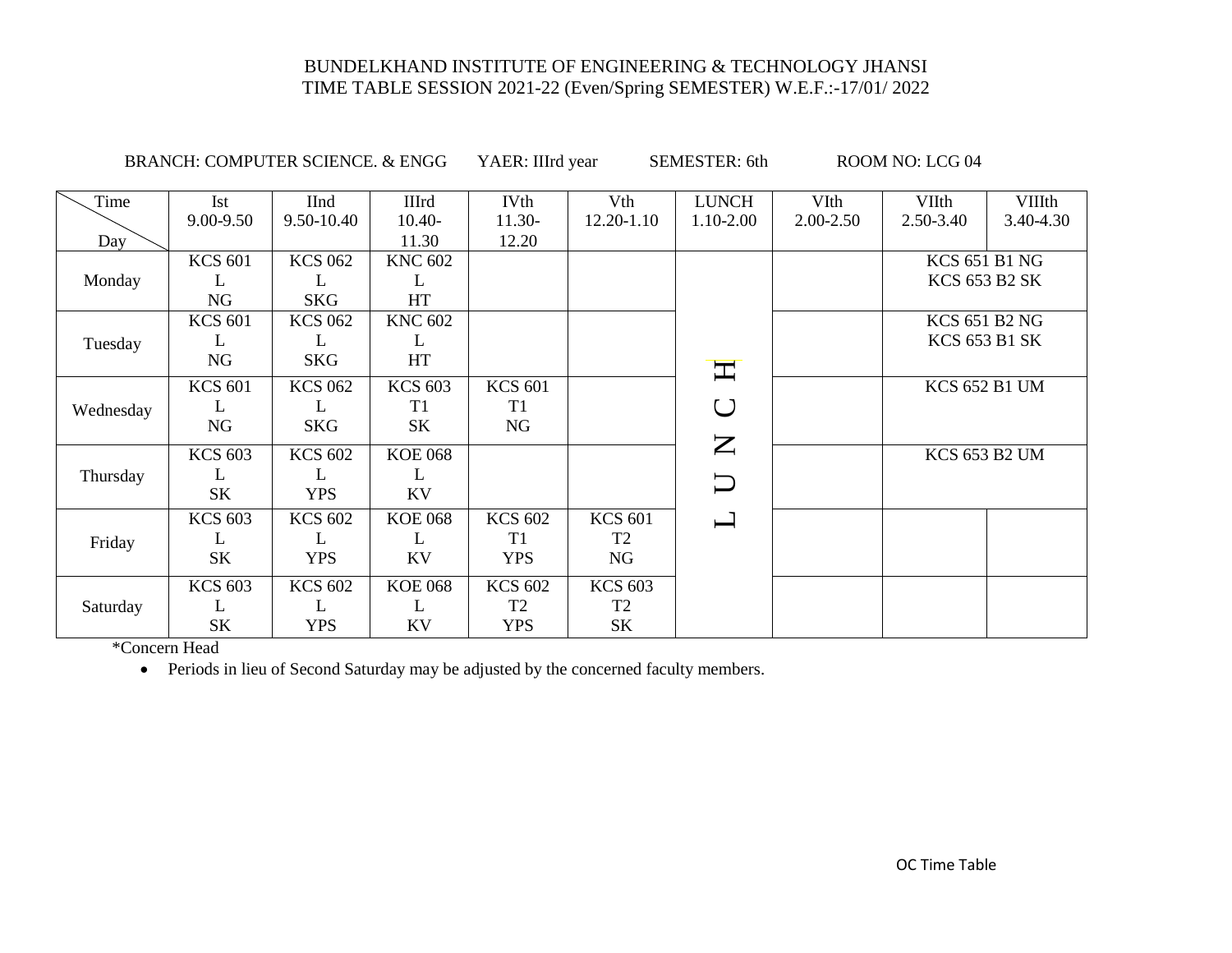| Time      | Ist            | <b>IInd</b>    | <b>IIIrd</b>          | <b>IVth</b> | Vth        | <b>LUNCH</b>                      | VIth      | <b>VIIth</b>          | VIIIth    |
|-----------|----------------|----------------|-----------------------|-------------|------------|-----------------------------------|-----------|-----------------------|-----------|
|           | 9.00-9.50      | 9.50-10.40     | $10.40-$              | $11.30-$    | 12.20-1.10 | 1.10-2.00                         | 2.00-2.50 | 2.50-3.40             | 3.40-4.30 |
| Day       |                |                | 11.30                 | 12.20       |            |                                   |           |                       |           |
|           | <b>KHU 802</b> | <b>KOE 081</b> | <b>KOE 093</b>        |             |            |                                   |           |                       |           |
| Monday    | L              | L              | $\mathbf{L}$          |             |            |                                   |           |                       |           |
|           | $\rm HT$       | AKS            | <b>KGS</b>            |             |            |                                   |           |                       |           |
|           |                |                |                       |             |            |                                   |           |                       |           |
|           | <b>KHU 802</b> | <b>KOE 081</b> | <b>KOE 093</b>        |             |            |                                   |           |                       |           |
| Tuesday   | L              | L              | L                     |             |            |                                   |           |                       |           |
|           | HT             | <b>AKS</b>     | <b>KGS</b>            |             |            |                                   |           |                       |           |
|           | <b>KHU 802</b> | <b>KOE 081</b> | <b>KOE 093</b>        |             |            | $\mathbf{\overline{H}}$           |           |                       |           |
| Wednesday | L              | L              | $\mathbf{L}$          |             |            |                                   |           |                       |           |
|           | HT             | <b>AKS</b>     | <b>KGS</b>            |             |            | $\cup$                            |           |                       |           |
|           |                |                |                       |             |            | $\mathsf{Z}$                      |           |                       |           |
|           |                |                |                       |             |            | $\cup$                            |           |                       |           |
| Thursday  |                |                |                       |             |            |                                   |           |                       |           |
|           |                |                |                       |             |            | $\mathbf{\underline{\mathsf{L}}}$ |           |                       |           |
|           |                |                |                       |             |            |                                   |           |                       |           |
| Friday    |                |                |                       |             |            |                                   |           |                       |           |
|           |                |                |                       |             |            |                                   |           |                       |           |
|           |                |                | ECS 851 (All faculty) |             |            |                                   |           | ECS 851 (All faculty) |           |
|           |                |                |                       |             |            |                                   |           |                       |           |
| Saturday  |                |                |                       |             |            |                                   |           |                       |           |
|           |                |                |                       |             |            |                                   |           |                       |           |

BRANCH: COMPUTER SCIENCE. & ENGG YAER: Final Year SEMESTER: 8th ROOM NO: ABG 18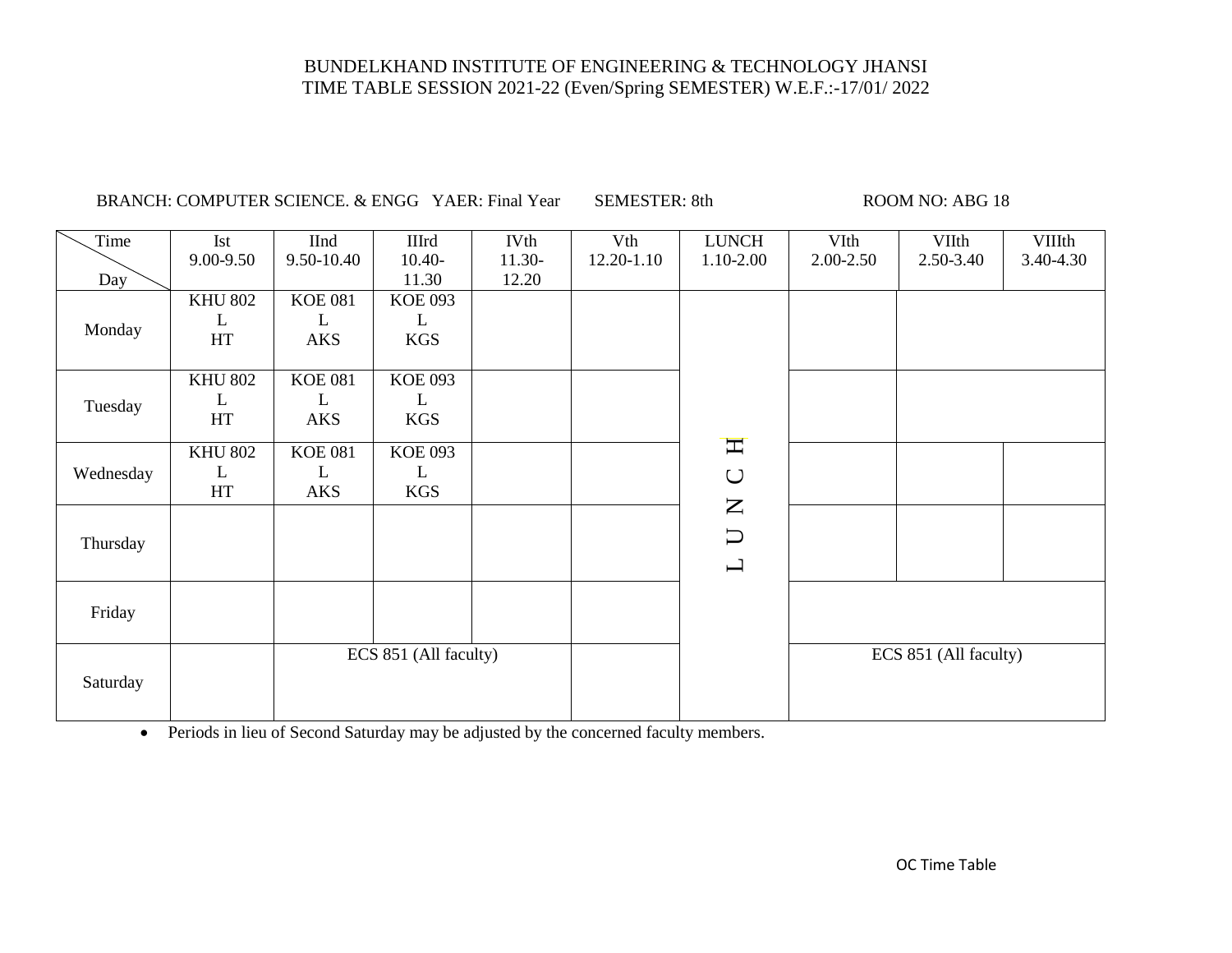BRANCH: ELECTRONICS ENGG. YEAR: 3rd SEMESTER: 6th ROOM NO: ECF-17

| Time      | Ist              | <b>IInd</b>       | <b>IIIrd</b>      | <b>IVth</b>     | Vth            | <b>LUNCH</b>       | VIth           | VIIth         | <b>VIIIth</b> |
|-----------|------------------|-------------------|-------------------|-----------------|----------------|--------------------|----------------|---------------|---------------|
|           | 9.00-9.50        | 9.50-10.40        | 10.40-11.30       | 11.30-12.20     | 12.20-1.10     | $1.10-$            | $2.00 - 2.50$  | 2.50-3.40     | 3.40-4.30     |
| Day       |                  |                   |                   |                 |                | 2.00               |                |               |               |
|           |                  |                   |                   |                 |                |                    |                |               |               |
|           | <b>KEC 063</b>   | <b>KEC 601</b>    | <b>KEC 603</b>    | <b>KOE 065</b>  |                |                    | <b>KNC 602</b> |               |               |
| Monday    | (L)              | (L)               | (L)               | L               |                |                    | L              |               | KEC 651 B1 L2 |
|           | L1               | <b>DKS</b>        | <b>DCD</b>        | <b>AKD</b>      |                |                    | HT             |               | KEC 652 B2 L3 |
|           |                  |                   |                   |                 |                |                    |                |               |               |
|           | <b>KEC 063</b>   | <b>KEC 601</b>    | <b>KEC 603</b>    | <b>KOE 065</b>  |                |                    | <b>KNC 602</b> |               | KEC 651 B2 L2 |
| Tuesday   | (L)              | (L)               | (L)               | L               |                |                    | L              |               | KEC 652 B1 L3 |
|           | L1               | <b>DKS</b>        | <b>DCD</b>        | <b>AKD</b>      |                |                    | <b>HT</b>      |               |               |
|           | <b>KEC 063</b>   | <b>KEC 601</b>    | <b>KEC 603</b>    | <b>KOE 065</b>  |                | $\mathbf{\Pi}$     |                | KEC 653 B1 L1 |               |
|           |                  |                   |                   |                 |                |                    |                |               |               |
| Wednesday | (L)<br>L1        | (L)<br><b>DKS</b> | (L)<br><b>DCD</b> | L<br><b>AKD</b> |                | $\bigcup$          |                |               |               |
|           |                  |                   |                   |                 |                |                    |                |               |               |
|           | <b>KEC 062</b>   | <b>KEC 602</b>    | <b>KEC 601</b>    | <b>KEC 602</b>  |                | $\mathsf{Z}$       |                | KEC 653 B2 L1 |               |
| Thursday  | (L)              | (L)               | T1                | T <sub>1</sub>  |                |                    |                |               |               |
|           | SKS <sub>2</sub> | <b>NSB</b>        | <b>DKS</b>        | <b>NSB</b>      |                | $\Box$             |                |               |               |
|           |                  |                   |                   |                 |                |                    |                |               |               |
|           | <b>KEC 062</b>   | <b>KEC 602</b>    | <b>KEC 601</b>    | <b>KEC 602</b>  | <b>KEC 603</b> | $\mathord{\sqcup}$ |                |               |               |
| Friday    | (L)              | (L)               | T <sub>2</sub>    | T <sub>2</sub>  | T2             |                    |                |               |               |
|           | SKS <sub>2</sub> | <b>NSB</b>        | <b>DKS</b>        | <b>NSB</b>      | <b>DCD</b>     |                    |                |               |               |
|           |                  |                   |                   |                 |                |                    |                |               |               |
|           | <b>KEC 062</b>   | <b>KEC 602</b>    | <b>KEC 603</b>    |                 |                |                    |                |               |               |
| Saturday  | (L)              | (L)               | T1                |                 |                |                    |                |               |               |
|           | SKS <sub>2</sub> | <b>NSB</b>        | <b>DCD</b>        |                 |                |                    |                |               |               |
|           |                  |                   |                   |                 |                |                    |                |               |               |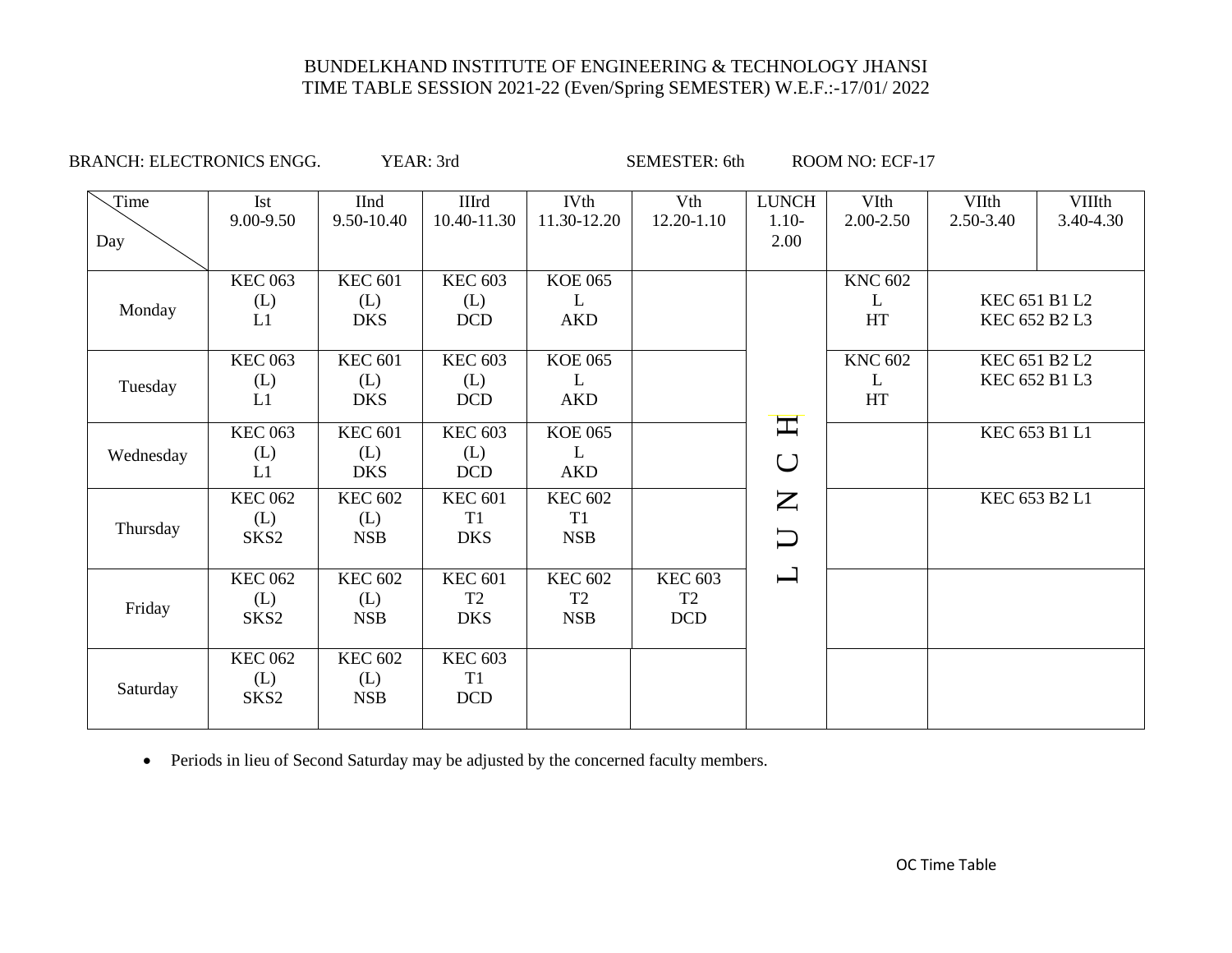| Ist<br>9.00-9.50 | <b>IInd</b><br>9.50-10.40                                                          | <b>IIIrd</b><br>$10.40-$                                                                                        | <b>IVth</b><br>11.30- | Vth<br>12.20-1.10 | <b>LUNCH</b><br>1.10-2.00 | VIth<br>2.00-2.50                                                                                             | VIIth<br>2.50-3.40 | <b>VIIIth</b><br>3.40-4.30                       |
|------------------|------------------------------------------------------------------------------------|-----------------------------------------------------------------------------------------------------------------|-----------------------|-------------------|---------------------------|---------------------------------------------------------------------------------------------------------------|--------------------|--------------------------------------------------|
|                  |                                                                                    | 11.30                                                                                                           | 12.20                 |                   |                           |                                                                                                               |                    |                                                  |
| <b>KOE 091</b>   | <b>KOE 087</b>                                                                     |                                                                                                                 |                       |                   |                           |                                                                                                               |                    |                                                  |
| L                | L                                                                                  |                                                                                                                 |                       |                   |                           |                                                                                                               |                    |                                                  |
| L2               | <b>SKS</b>                                                                         |                                                                                                                 |                       |                   |                           |                                                                                                               |                    |                                                  |
| <b>KOE 091</b>   | <b>KOE 087</b>                                                                     |                                                                                                                 |                       |                   |                           |                                                                                                               |                    |                                                  |
| L                | L                                                                                  |                                                                                                                 |                       |                   |                           |                                                                                                               |                    |                                                  |
| L2               | <b>SKS</b>                                                                         |                                                                                                                 |                       |                   |                           |                                                                                                               |                    |                                                  |
|                  |                                                                                    |                                                                                                                 |                       |                   |                           |                                                                                                               |                    |                                                  |
|                  |                                                                                    |                                                                                                                 |                       |                   |                           |                                                                                                               |                    |                                                  |
| L                | L                                                                                  |                                                                                                                 |                       |                   | $\bigcup$                 |                                                                                                               |                    |                                                  |
|                  |                                                                                    |                                                                                                                 |                       |                   |                           |                                                                                                               |                    |                                                  |
|                  |                                                                                    |                                                                                                                 |                       |                   |                           |                                                                                                               |                    |                                                  |
|                  |                                                                                    |                                                                                                                 |                       |                   |                           |                                                                                                               |                    |                                                  |
| L                | L                                                                                  |                                                                                                                 |                       |                   |                           |                                                                                                               |                    |                                                  |
|                  |                                                                                    |                                                                                                                 |                       |                   |                           |                                                                                                               |                    |                                                  |
| <b>KOE 086</b>   | <b>KHU 801</b>                                                                     |                                                                                                                 |                       |                   |                           |                                                                                                               | <b>KEC 851</b>     |                                                  |
| L                | L                                                                                  |                                                                                                                 |                       |                   |                           |                                                                                                               | All fcaulty        |                                                  |
| AKD              | KV                                                                                 |                                                                                                                 |                       |                   |                           |                                                                                                               |                    |                                                  |
|                  |                                                                                    |                                                                                                                 |                       |                   |                           |                                                                                                               |                    |                                                  |
|                  |                                                                                    |                                                                                                                 |                       |                   |                           |                                                                                                               |                    |                                                  |
|                  | KV                                                                                 |                                                                                                                 |                       |                   |                           |                                                                                                               |                    |                                                  |
|                  | <b>KOE 091</b><br>L2<br><b>KOE 086</b><br>AKD<br><b>KOE 086</b><br>L<br><b>AKD</b> | <b>BRANCH: ELECTRONICS ENGG.</b><br><b>KOE 087</b><br><b>SKS</b><br><b>KHU 801</b><br>KV<br><b>KHU 801</b><br>L | YEAR: Final Year      |                   |                           | <b>SEMESTER: 8th</b><br>$\bm{\mathrm{H}}$<br>$\mathbf{Z}$<br>$\overline{\bigcup}$<br>$\overline{\phantom{0}}$ |                    | ROOM NO: ECS-01<br><b>KEC 851</b><br>All fcaulty |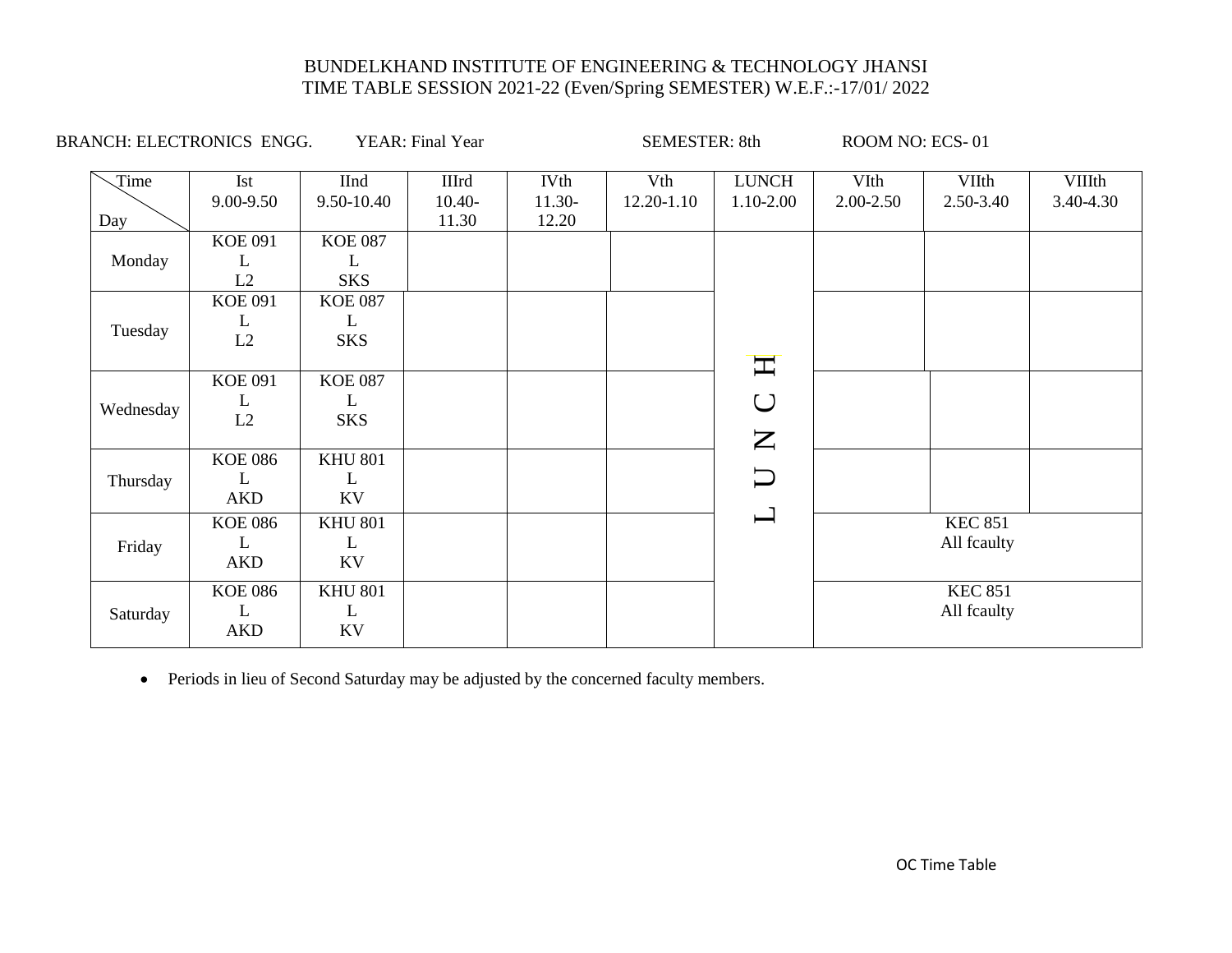|           | <b>BRANCH:</b> Electrical Engg. |                | YEAR: 3 <sup>RD</sup> Year |                | SEMESTER: 6 <sup>th</sup> |              |                | ROOM NO: ECF 18 |                       |
|-----------|---------------------------------|----------------|----------------------------|----------------|---------------------------|--------------|----------------|-----------------|-----------------------|
| Time      | <b>Ist</b>                      | <b>IInd</b>    | <b>IIIrd</b>               | <b>IVth</b>    | Vth                       | <b>LUNCH</b> | VIth           | <b>VIIth</b>    | <b>VIIIth</b>         |
|           | 9.00-9.50                       | 9.50-10.40     | $10.40-$                   | 11.30-         | 12.20-1.10                | 1.10-2.00    | 2.00-2.50      | 2.50-3.40       | 3.40-4.30             |
| Day       |                                 |                | 11.30                      | 12.20          |                           |              |                |                 |                       |
| Monday    | <b>KEE 601</b>                  | <b>KEE 603</b> | KOE*                       | <b>KEE 063</b> |                           | L            | <b>KEE 601</b> | <b>KEE 602</b>  | <b>KEE 603</b>        |
|           | L                               | L              |                            | L              |                           | U            | T <sub>1</sub> | T <sub>1</sub>  | T <sub>1</sub>        |
|           | BK                              | <b>PPS</b>     |                            | <b>NA</b>      |                           | $\mathbf N$  | BK             | AA              | <b>PPS</b>            |
| Tuesday   | <b>KEE 601</b>                  | <b>KEE 603</b> | KOE*                       | <b>KEE 063</b> |                           | $\mathsf{C}$ | <b>KEE 601</b> | <b>KEE 602</b>  | <b>KEE 603</b>        |
|           | L                               | L              |                            | L              |                           | H            | T <sub>2</sub> | T <sub>2</sub>  | T2                    |
|           | BK                              | <b>PPS</b>     |                            | <b>NA</b>      |                           |              | <b>BK</b>      | AA              | <b>PPS</b>            |
| Wednesday | <b>KEE 601</b>                  | <b>KEE 603</b> | KOE*                       | <b>KEE 063</b> |                           |              | <b>KNC 601</b> |                 | <b>KEE 651 B1 BK</b>  |
|           | L                               | L              |                            | L              |                           |              | L              |                 | <b>KEE 652 B2 AK</b>  |
|           | BK                              | <b>PPS</b>     |                            | <b>NA</b>      |                           |              | HT             |                 |                       |
| Thursday  | <b>KEE 602</b>                  | <b>KEE 062</b> |                            |                |                           |              | <b>KNC 601</b> |                 | <b>KEE 651 B2 SG</b>  |
|           | L                               | L              |                            |                |                           |              | L              |                 | <b>KEE 652 B1 AA</b>  |
|           | AA                              | SG             |                            |                |                           |              | HT             |                 |                       |
|           |                                 |                |                            |                |                           |              |                |                 |                       |
| Friday    | <b>KEE 602</b>                  | <b>KEE 062</b> |                            |                |                           |              |                |                 | <b>KEE 653 B1 NA</b>  |
|           | L                               | L              |                            |                |                           |              |                |                 |                       |
|           | AA                              | SG             |                            |                |                           |              |                |                 |                       |
|           |                                 |                |                            |                |                           |              |                |                 |                       |
|           |                                 |                |                            |                |                           |              |                |                 |                       |
| Saturday  | <b>KEE 602</b>                  | <b>KEE 062</b> |                            |                |                           |              |                |                 | <b>KEE 653 B2 PPS</b> |
|           | L                               | L              |                            |                |                           |              |                |                 |                       |
|           | AA                              | SG             |                            |                |                           |              |                |                 |                       |

\*Concern Head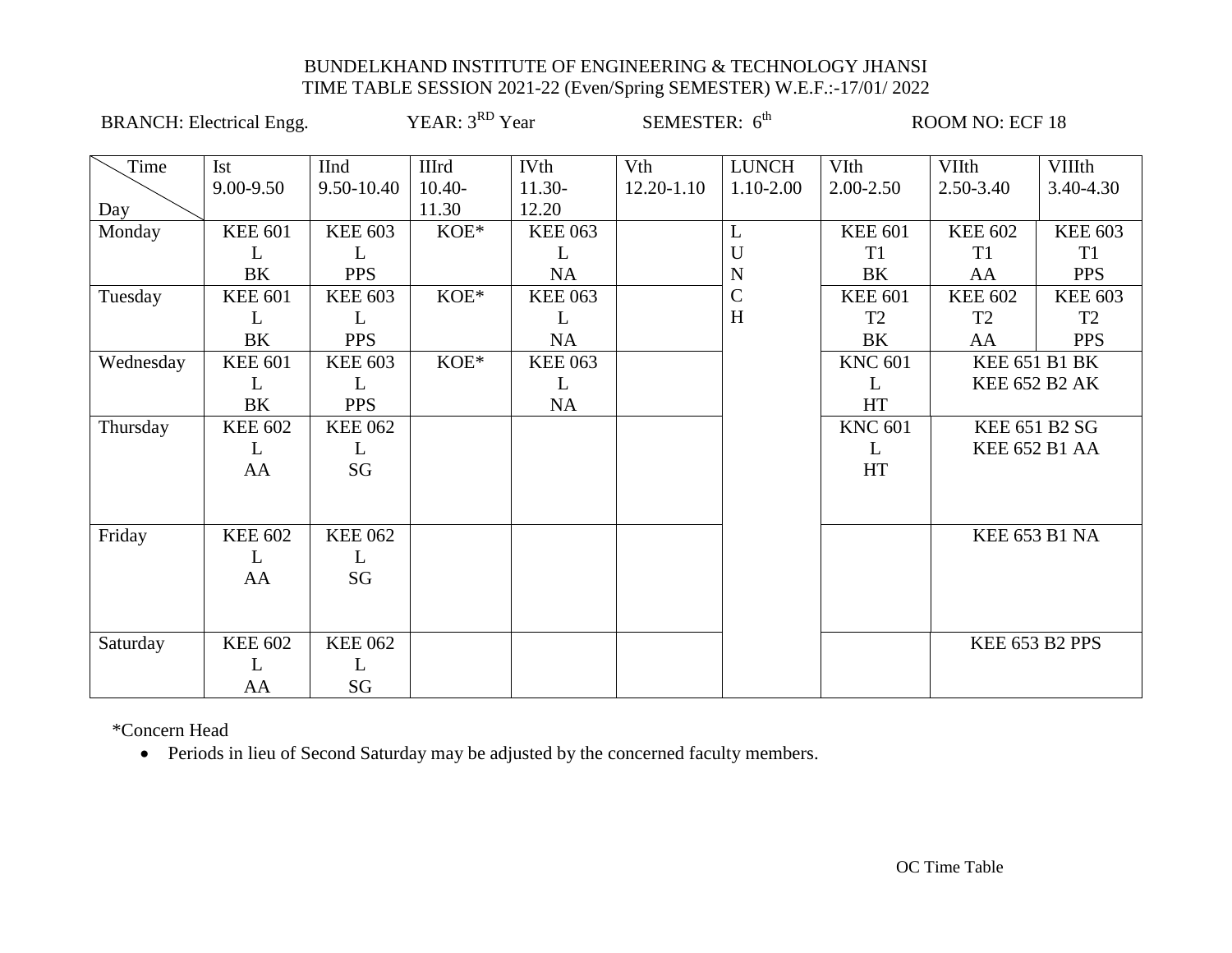| <b>BRANCH:</b> Electrical Engg. |                           |                           | YEAR: $4th$ Year     |                           |                   | SEMESTER: 8 <sup>th</sup>                                      |                       | <b>ROOM NO: MES 15</b>                    |                            |
|---------------------------------|---------------------------|---------------------------|----------------------|---------------------------|-------------------|----------------------------------------------------------------|-----------------------|-------------------------------------------|----------------------------|
| Time<br>Day                     | Ist<br>9.00-9.50          | <b>IInd</b><br>9.50-10.40 | IIIrd<br>10.40-11.30 | IVth<br>$11.30-$<br>12.20 | Vth<br>12.20-1.10 | <b>LUNCH</b><br>1.10-2.00                                      | VIth<br>$2.00 - 2.50$ | VIIth<br>2.50-3.40                        | <b>VIIIth</b><br>3.40-4.30 |
| Monday                          | <b>KOE 084</b><br>L<br>SG | <b>KOE 096</b><br>L<br>AA |                      |                           |                   |                                                                |                       |                                           |                            |
| Tuesday                         | <b>KOE 084</b><br>L<br>SG | <b>KOE 096</b><br>L<br>AA |                      |                           |                   |                                                                |                       |                                           |                            |
| Wednesday                       | <b>KOE 084</b><br>L<br>SG | <b>KOE 096</b><br>L<br>AA |                      |                           |                   | H<br>$\bigcup$<br>$\mathsf{Z}% _{0}\!\left( \mathsf{Z}\right)$ |                       |                                           |                            |
| Thursday                        | <b>KHU 802</b><br>L<br>HT |                           |                      |                           |                   | $\Box$<br>$\overline{\phantom{0}}$                             |                       |                                           |                            |
| Friday                          | <b>KHU 802</b><br>L<br>HT |                           |                      |                           |                   |                                                                |                       | KEE-851 (All faculty member of<br>deptt.) |                            |
| Saturday                        | <b>KHU 802</b><br>L<br>HT |                           |                      |                           |                   |                                                                |                       | KEE-851 (All faculty member of<br>deptt.) |                            |

\*Concern Head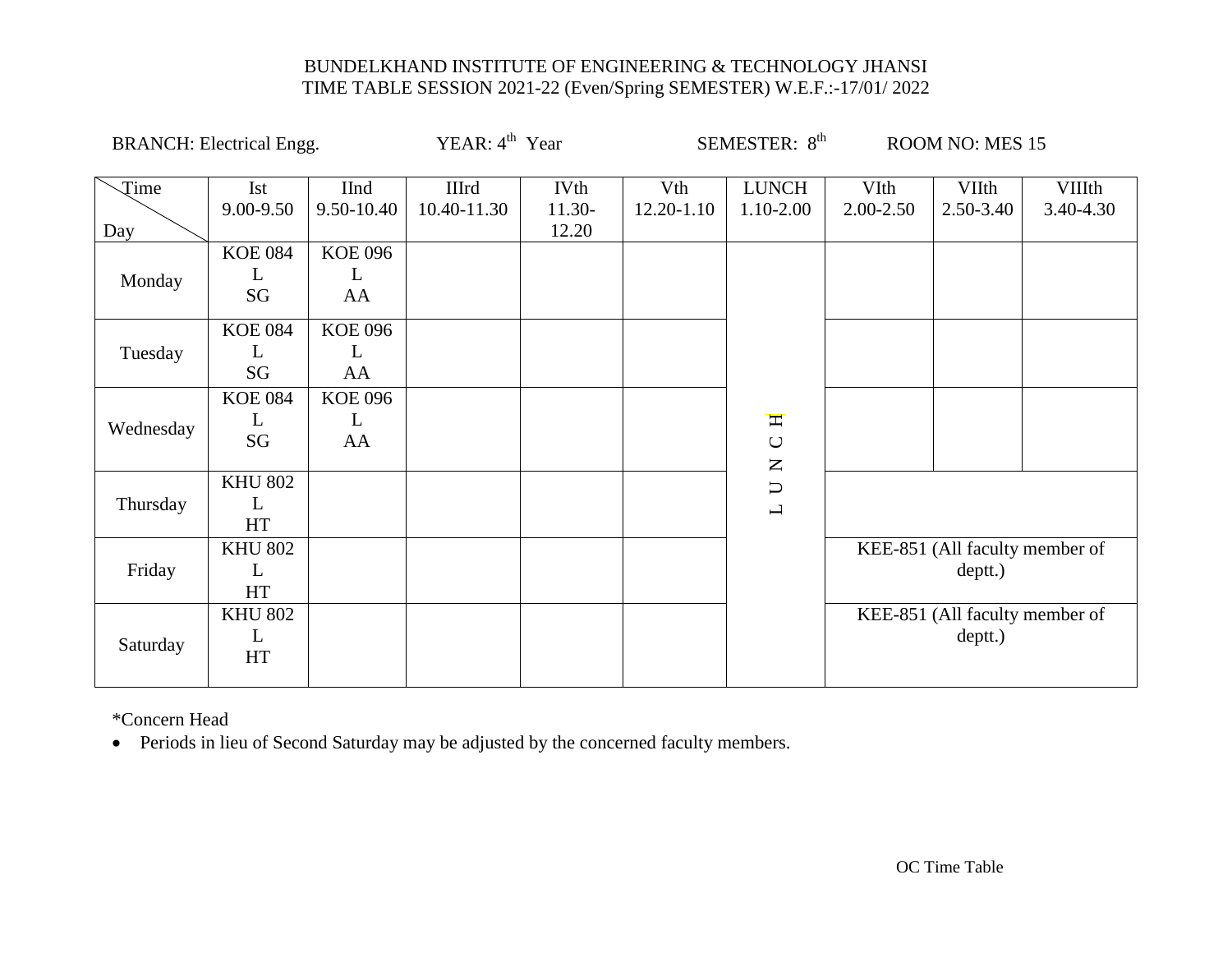BRANCH: Information Technology YAER: IIIrd year SEMESTER: 5th ROOM NO: ECS 08

| Time      | Ist            | <b>IInd</b>    | <b>IIIrd</b>   | <b>IVth</b>    | Vth            | <b>LUNCH</b>                                                                                  | VIth      | <b>VIIth</b>         | <b>VIIIth</b> |
|-----------|----------------|----------------|----------------|----------------|----------------|-----------------------------------------------------------------------------------------------|-----------|----------------------|---------------|
|           | 9.00-9.50      | 9.50-10.40     | $10.40-$       | $11.30-$       | 12.20-1.10     | 1.10-2.00                                                                                     | 2.00-2.50 | 2.50-3.40            | 3.40-4.30     |
| Day       |                |                | 11.30          | 12.20          |                |                                                                                               |           |                      |               |
|           | <b>KIT 601</b> | <b>KCS 603</b> | <b>KOE 068</b> | <b>KCS 601</b> | <b>KIT 601</b> |                                                                                               |           | <b>KIT 651 B1 AS</b> |               |
| Monday    | L              | L              | L              | T1             | T1             |                                                                                               |           |                      |               |
|           | <b>AS</b>      | <b>DS</b>      | <b>KV</b>      | PG             | AS             |                                                                                               |           |                      |               |
|           | <b>KIT 601</b> | <b>KCS 603</b> | <b>KOE 068</b> | <b>KCS 601</b> | <b>KIT 601</b> |                                                                                               |           | <b>KIT 651 B2 AS</b> |               |
| Tuesday   | L              | L              | L              | T <sub>2</sub> | T <sub>2</sub> |                                                                                               |           |                      |               |
|           | AS             | <b>DS</b>      | <b>KV</b>      | PG             | AS             | $\mathbf{\Pi}$                                                                                |           |                      |               |
|           | <b>KIT 601</b> | <b>KCS 603</b> | <b>KNC 601</b> | <b>KOE 068</b> |                |                                                                                               |           |                      |               |
| Wednesday | L              | L              | L              | L              |                | U                                                                                             |           |                      |               |
|           | AS             | DS             | HT             | KV             |                |                                                                                               |           |                      |               |
|           | <b>KCS 601</b> | <b>KCS 061</b> | <b>KNC 601</b> |                |                | $\mathsf{Z}% _{0}\!\left( \mathcal{M}\right) \equiv\mathsf{Z}_{0}\!\left( \mathcal{M}\right)$ |           | <b>KCS 651 B1 PG</b> |               |
| Thursday  | L              | L              | L              |                |                | $\Box$                                                                                        |           | <b>KCS 653 B2 DS</b> |               |
|           | PG             | AS             | HT             |                |                |                                                                                               |           |                      |               |
|           | <b>KCS 601</b> | <b>KCS 061</b> | <b>KCS 603</b> |                |                |                                                                                               |           | <b>KCS 651 B2 PG</b> |               |
| Friday    | L              | L              | T <sub>1</sub> |                |                |                                                                                               |           | <b>KCS 653 B1 DS</b> |               |
|           | PG             | AS             | DS             |                |                |                                                                                               |           |                      |               |
|           | <b>KCS 601</b> | <b>KCS 061</b> | <b>KCS 603</b> |                |                |                                                                                               |           |                      |               |
| Saturday  | L              | L              | T <sub>2</sub> |                |                |                                                                                               |           |                      |               |
|           | PG             | AS             | <b>DS</b>      |                |                |                                                                                               |           |                      |               |

\*Concern Head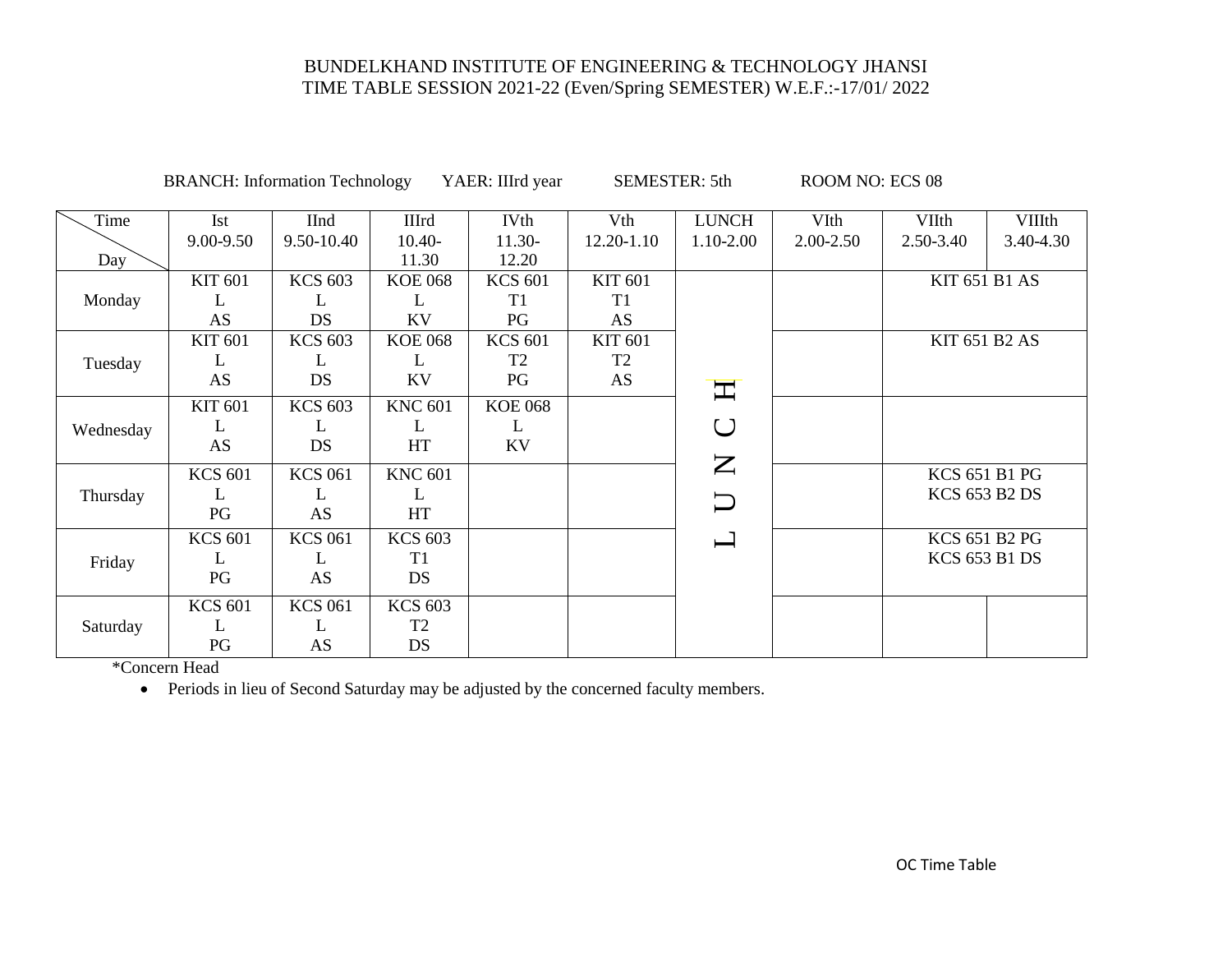|             | <b>BRANCH:</b> Information Technology |                           |                                   | YAER: Final Year                 | <b>SEMESTER: 8th</b> |                                                   |                   | ROOM NO: ECS 09       |                            |
|-------------|---------------------------------------|---------------------------|-----------------------------------|----------------------------------|----------------------|---------------------------------------------------|-------------------|-----------------------|----------------------------|
| Time<br>Day | Ist<br>9.00-9.50                      | <b>IInd</b><br>9.50-10.40 | <b>IIIrd</b><br>$10.40-$<br>11.30 | <b>IVth</b><br>$11.30-$<br>12.20 | Vth<br>12.20-1.10    | <b>LUNCH</b><br>1.10-2.00                         | VIth<br>2.00-2.50 | VIIth<br>2.50-3.40    | <b>VIIIth</b><br>3.40-4.30 |
| Monday      |                                       |                           |                                   |                                  |                      |                                                   |                   |                       |                            |
| Tuesday     |                                       |                           |                                   |                                  |                      |                                                   |                   |                       |                            |
| Wednesday   |                                       |                           |                                   |                                  |                      | Η<br>$\cup$                                       |                   |                       |                            |
| Thursday    | <b>KHU 802</b><br>L<br>KV             | <b>KOE 081</b><br>L<br>AG | <b>KOE 093</b><br>L<br>PG         |                                  |                      | $\mathsf{Z}$<br>$\cup$<br>$\mathbf{\overline{L}}$ |                   |                       |                            |
| Friday      | <b>KHU 802</b><br>L<br>KV             | <b>KOE 081</b><br>L<br>AG | <b>KOE 093</b><br>L<br>PG         |                                  |                      |                                                   |                   | EIT 851 (All faculty) |                            |
| Saturday    | <b>KHU 802</b><br>L<br>KV             | <b>KOE 081</b><br>L<br>AG | <b>KOE 093</b><br>L<br>PG         |                                  |                      |                                                   |                   | EIT 851 (All faculty) |                            |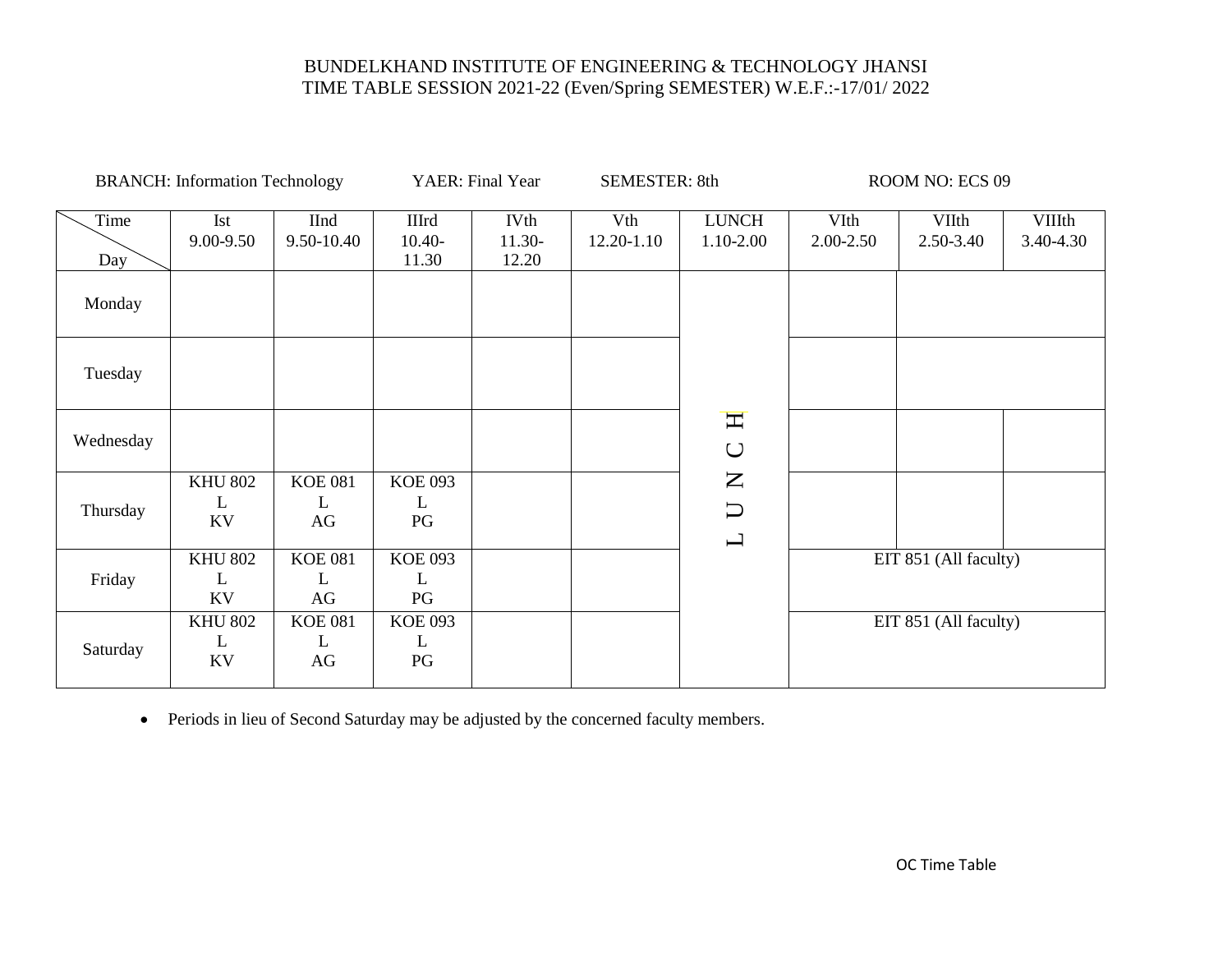|             |                                                      | <b>BRANCH: MBA.</b>        |                                                      | YEAR: 2nd Year             | SEMESTER: 4th              |                           |                                                      | ROOM NO: ABS 13                |                            |
|-------------|------------------------------------------------------|----------------------------|------------------------------------------------------|----------------------------|----------------------------|---------------------------|------------------------------------------------------|--------------------------------|----------------------------|
| Time<br>Day | Ist<br>9.00-9.50                                     | <b>IInd</b><br>9.50-10.40  | <b>IIIrd</b><br>10.40-11.30                          | <b>IVth</b><br>11.30-12.20 | Vth<br>12.20-1.10          | <b>LUNCH</b><br>1.10-2.00 | VIth<br>2.00-2.50                                    | VIIth<br>2.50-3.40             | <b>VIIIth</b><br>3.40-4.30 |
| Monday      | KMBN 401<br>L<br>HM                                  | KMBNMK05<br>L<br><b>SK</b> | KMBNFM03<br>$(L)$ SS<br><b>KMBN IT03</b><br>$(L)$ AV | KMBNMK03<br>L<br><b>SK</b> | KMBNHR03<br>L<br><b>SA</b> |                           | KMBNFM05<br>$(L)$ SS<br><b>KMBN IT05</b><br>$(L)$ AV | KMBNMK04<br>L<br>HM            |                            |
| Tuesday     | KMBN 401<br>L<br>HM                                  | KMBNMK05<br>L<br><b>SK</b> | KMBNFM03<br>$(L)$ SS<br><b>KMBN IT03</b><br>$(L)$ AV | KMBNMK03<br>L<br><b>SK</b> | KMBNHR03<br>L<br><b>SA</b> |                           | KMBNFM05<br>$(L)$ SS<br><b>KMBN IT05</b><br>$(L)$ AV | KMBNMK04<br>L<br>HM            |                            |
| Wednesday   | KMBN 401<br>L<br>HM                                  | KMBNMK05<br>L<br><b>SK</b> | KMBNFM04<br>$(L)$ SS<br><b>KMBN IT04</b><br>$(L)$ AV | KMBNMK03<br>L<br><b>SK</b> | KMBNHR03<br>L<br><b>SA</b> | HO                        | KMBNFM05<br>$(L)$ SS<br><b>KMBN IT05</b><br>$(L)$ AV | KMBNMK04<br>L<br>HM            |                            |
| Thursday    | <b>KMBN 401</b><br>L<br>HM                           | KMBNMK05<br>L<br><b>SK</b> | KMBNFM04<br>$(L)$ SS<br><b>KMBN IT04</b><br>$(L)$ AV | KMBNMK03<br>L<br>SK        | KMBNHR03<br>L<br><b>SA</b> | Ĕ                         | KMBNFM05<br>$(L)$ SS<br><b>KMBN IT05</b><br>$(L)$ AV | KMBNMK04<br>L<br>HM            |                            |
| Friday      | KMBNFM03<br>$(L)$ SS<br><b>KMBN IT03</b><br>$(L)$ AV | KMBNHR04<br>L<br>HM        | KMBNFM04<br>$(L)$ SS<br><b>KMBN IT04</b><br>$(L)$ AV | KMBNHR04<br>L<br>HM        | KMBNHR05<br>L<br><b>SS</b> |                           | KMBNHR05<br>L<br><b>SS</b>                           |                                |                            |
| Saturday    | KMBNFM03<br>$(L)$ SS<br><b>KMBN IT03</b><br>$(L)$ AV | KMBNHR04<br>L<br>HM        | KMBNFM04<br>$(L)$ SS<br><b>KMBN IT04</b><br>$(L)$ AV | KMBNHR04<br>L<br>HM        | KMBNHR05<br>L<br>SS        |                           | KMBNHR05<br>L<br>SS                                  | <b>KMBN 408</b><br>All faculty |                            |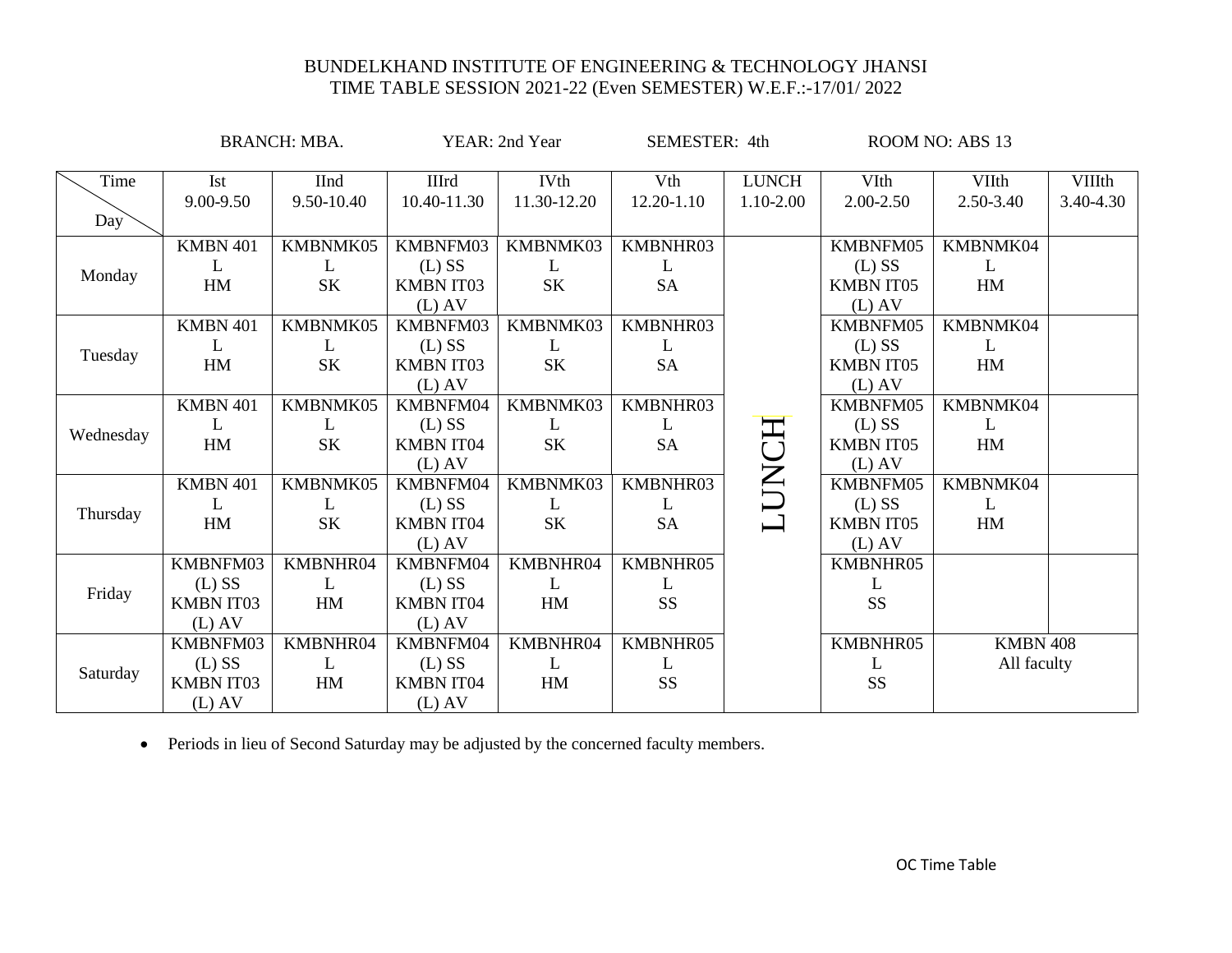|           |                | <b>BRANCH:</b> Mechanical Engg. |                | YEAR: 3rd Year |            | SEMESTER: 6th                                                                            |                | ROOM NO: MES-13      |                      |  |
|-----------|----------------|---------------------------------|----------------|----------------|------------|------------------------------------------------------------------------------------------|----------------|----------------------|----------------------|--|
| Time      | <b>Ist</b>     | <b>IInd</b>                     | <b>IIIrd</b>   | <b>IVth</b>    | Vth        | <b>LUNCH</b>                                                                             | VIth           | <b>VIIth</b>         | <b>VIIIth</b>        |  |
|           | 9.00-9.50      | 9.50-10.40                      | $10.40-$       | 11.30-12.20    | 12.20-1.10 | 1.10-2.00                                                                                | 2.00-2.50      | 2.50-3.40            | 3.40-4.30            |  |
| Day       |                |                                 | 11.30          |                |            |                                                                                          |                |                      |                      |  |
|           | <b>KOE 065</b> | <b>KME 601</b>                  | <b>KME 602</b> | <b>KME 063</b> |            |                                                                                          | <b>KME 602</b> | <b>KME 601</b>       | <b>KME 603</b>       |  |
| Monday    |                | L                               | L              | L              |            |                                                                                          | T1             | T1                   | T <sub>1</sub>       |  |
| Tuesday   | AV             | <b>SA</b>                       | <b>VV</b>      | AKP            |            |                                                                                          | <b>VV</b>      | <b>SA</b>            | <b>SKR</b>           |  |
|           | <b>KOE 065</b> | <b>KME 601</b>                  | <b>KME 602</b> | <b>KME 063</b> |            |                                                                                          | <b>KME 602</b> | <b>KME 601</b>       | <b>KME 603</b>       |  |
|           |                | L                               | L              | L              |            | $\mathbf{\Pi}$                                                                           | T <sub>2</sub> | T <sub>2</sub>       | T <sub>2</sub>       |  |
|           | AV             | <b>SA</b>                       | <b>VV</b>      | <b>AKP</b>     |            |                                                                                          | <b>VV</b>      | <b>SA</b>            | <b>SKR</b>           |  |
|           | <b>KOE 065</b> | <b>KME 601</b>                  | <b>KME 602</b> | <b>KME 063</b> |            | $\bigcup$                                                                                |                |                      | <b>KME 653 B1 NK</b> |  |
| Wednesday | L              |                                 | L              | L              |            |                                                                                          |                | <b>KME 651 B2 SA</b> |                      |  |
|           | AV             | <b>SA</b>                       | <b>VV</b>      | <b>AKP</b>     |            | $\mathsf{Z}% _{0}\!\left( \mathcal{M}\right) \equiv\mathcal{M}\left( \mathcal{M}\right)$ |                |                      |                      |  |
| Thursday  | <b>KOE 060</b> | <b>KME 603</b>                  | <b>KME 064</b> |                |            |                                                                                          |                | <b>KME 652 B2 VV</b> |                      |  |
|           |                |                                 |                |                |            |                                                                                          |                |                      |                      |  |
|           | <b>MM</b>      | <b>SKR</b>                      | <b>NPY</b>     |                |            | $\Box$                                                                                   |                |                      |                      |  |
| Friday    | <b>KOE 060</b> | <b>KME 603</b>                  | <b>KNC 602</b> | <b>KME 064</b> |            |                                                                                          |                | KME 651 B1 PhD AKY   |                      |  |
|           |                | L                               | L              |                |            | $\overline{}$                                                                            |                |                      |                      |  |
|           | <b>MM</b>      | <b>SKR</b>                      | <b>HT</b>      | <b>NPY</b>     |            |                                                                                          |                |                      |                      |  |
| Saturday  | <b>KOE 060</b> | <b>KME 603</b>                  | <b>KNC 602</b> | <b>KME 064</b> |            |                                                                                          |                |                      | KME 652 B1 PhD YK    |  |
|           |                | L                               | L              | L              |            |                                                                                          |                | KME 653 B2 PhD AKY   |                      |  |
|           | MM             | <b>SKR</b>                      | HT             | <b>NPY</b>     |            |                                                                                          |                |                      |                      |  |